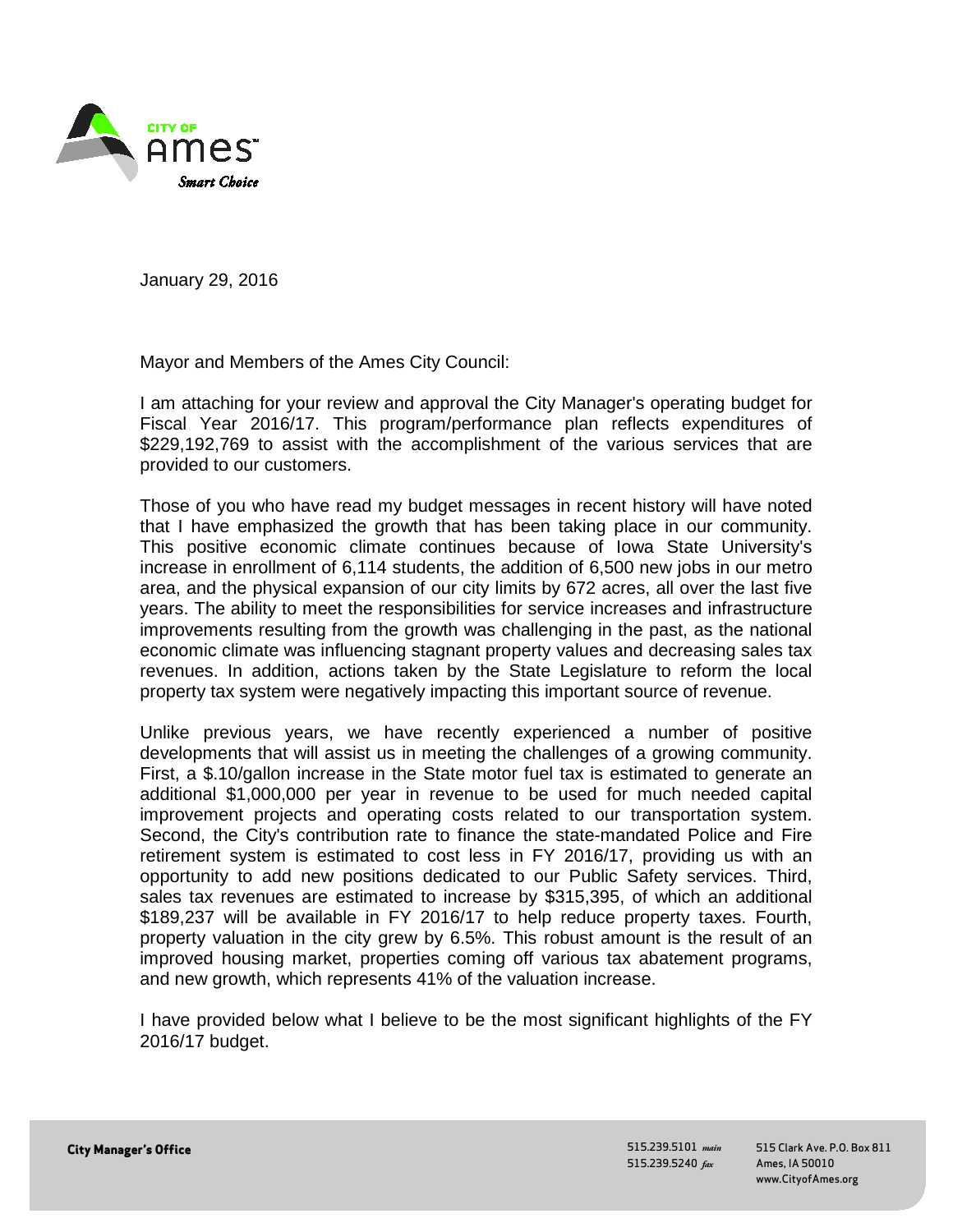# **PROPERTY TAXES - 2.4% Tax Rate Decrease - From \$10.63 to \$10.37**

**This budget reflects an overall property tax rate decrease of 2.4%, from \$10.63 per \$1,000 of taxable valuation to \$10.37 per \$1,000 of taxable valuation.** This tax rate decrease was made possible because of the commitment of our department heads and their staff members who have proposed budgets that require only a 3.3% increase in expenditures. As described above, the increase in valuations and sales tax receipts, along with the decrease in the Police and Fire Retirement System obligation, also have aided in the reduction of the overall tax rate.

# One-Time Expenditures in FY 2015/16

It should be noted that we had an unanticipated increase in the General Fund balance by the end of FY 2015/16 by \$2,359,676, predominantly as the result of an increase in revenues realized from Local Option Sale Tax, Hotel/Motel Tax, and building permits, along with significant salary savings from unexpected vacancies. This higher than expected balance allowed us to fund \$270,302 of one-time capital items in FY 2015/16 that would have been included in the FY 2016/17 budget recommendation. The list of these items include police body cameras, an expanded building video security system, Library sewer line repair, fire station garage door replacement, a portable outdoor ice rink, lights at the Dog Park, and park maintenance equipment.

# New General Fund Balance Policy

In addition, this larger than expected one-time carryover of funds has allowed us to propose a new General Fund balance goal in an effort to restore our Aaa bond rating. The new "score card" used by agencies that rate our municipal bonds expects the top-rated cities to maintain a balance in their General Fund equal to 25% of their revenues. This is a different from our current approach, where we reserve 20% of our expenses minus the pass-through transfers in the General Fund. This new fund goal will require us to reserve an additional \$1,538,302, which is reflected in this budget. Even with the change in policy, we are expecting the General Fund balance to exceed the new goal by \$1,338,532 at the end of FY 2016/17.

# **ELECTRIC UTILITY - No Rate Increase**

**No rate increase has been programmed into the Electric Utility budget for FY 2016/17, nor is one anticipated until FY 2017/18, when a 4% increase is being projected.** However, as emphasized previously, the conversion to gas-fired power plant boilers will cost approximately \$4,000,000 per year more than the cost to operate our current coal-fired units. Therefore, even without a rate increase, our customers in this utility will experience an increase in their electric bills, because this additional operating cost will be reflected in the Energy Cost Adjusted (ECA) portion of their monthly bills.

In accordance with the City Council's goal to expand our sustainability efforts, \$1,000,000 has once again been incorporated into the FY 2016/17 budget to provide incentives for demand-side management techniques to reduce electric consumption. This effort has helped reduce our peak load demand by 17 megawatts and energy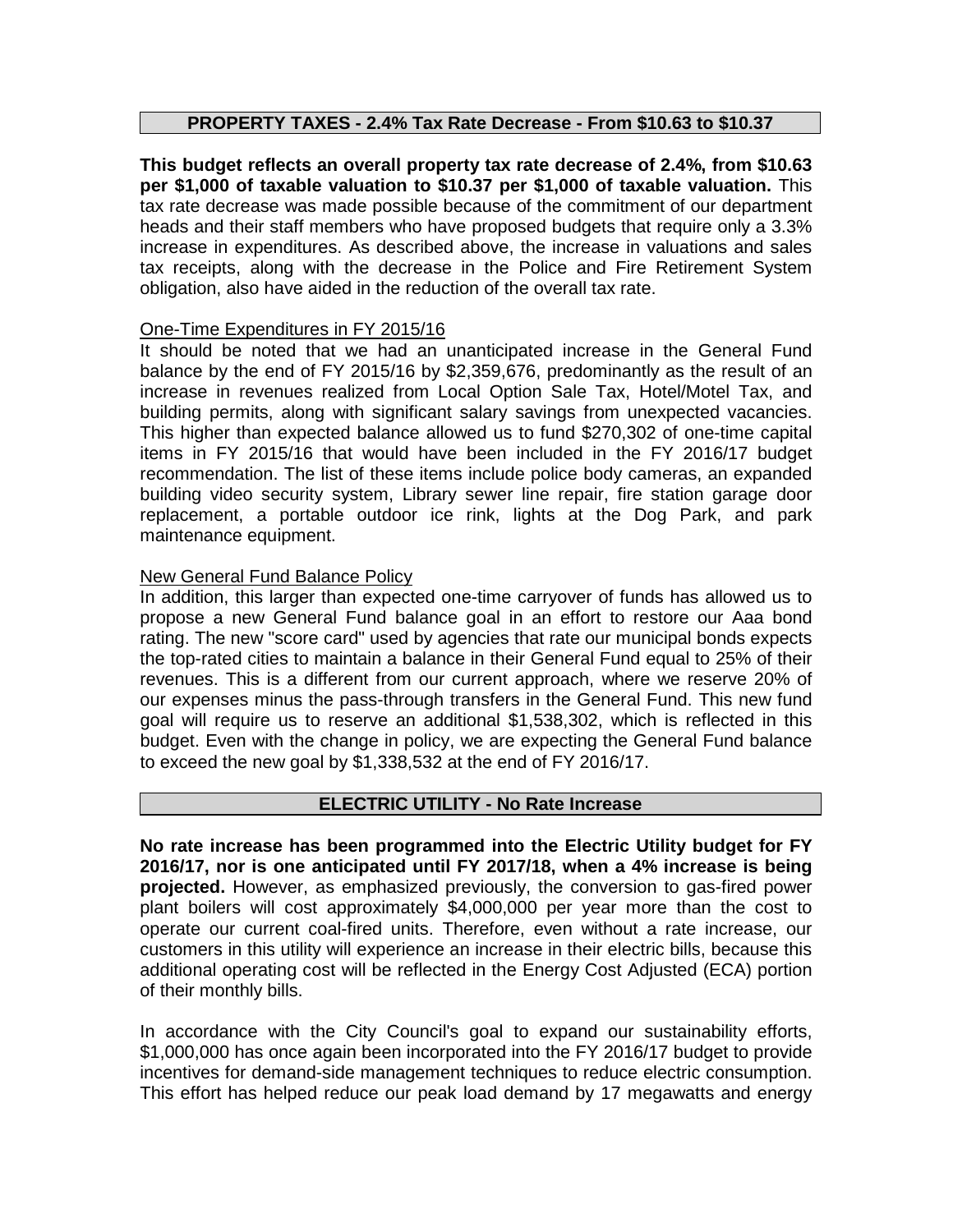consumption by 30,000 megawatt-hours and delayed the need for additional generation.

Our emphasis on renewables continues with approximately 25% of our energy needs coming from Refuse-Derived Fuel (transformed from our municipal solid waste) and Wind purchases. In addition, 25 customers have installed private solar systems on their properties and, therefore, are taking advantage of our net metering "credit" on their bills. These renewable sources, coupled with the estimated 40% reduction in our carbon footprint due to the conversion to natural gas, will go a long way in helping the City Council meet its sustainability goal.

In past years, the Electric Utility had to pay for transmission service to deliver electricity to the City. With the completion of the new segment of our transmission line to the south, our total transmission system has been incorporated into the Midcontinent Independent System Operator (MISO) which generates credits totaling \$2.5 million, which more than offsets the City's transmission costs.

# **WATER UTILITY - No Rate Increase**

**No water rate increase has been included in the FY 2016/17 budget**. However, as staff advised the City Council last year, we are currently planning for a 4% rate increase in FY 2018/19 and another 4% increase in FY 2019/20.

It is important to note that while water rates were increased previously to pay for the extension of a water main east to 590th Street, the revenues generated from this action were not meant to pay for an elevated water tower, should it be needed in the future in this area.

Because most of our staff's energy in this utility is being focused on completing the new treatment plant along 13th Street, we are trying to hold expenditures down as much as possible during the next two years. Therefore, operating expenditures in this utility are budgeted to increase by only 1.7% in FY 2016/17.

The staff in this utility continues to seek out innovative practices that result in savings to our customers. Recently, Water Plant staff completed an analysis regarding optimization of the chemical feed rates at the facility. The implementation of the results of this study yielded a \$50,000 reduction in chemical expenses.

#### **SEWER UTILITY - No Rate Increase**

**No rate increase is reflected in the FY 2016/17 budget.** Our best estimates indicate that a 5% increase will be required in FY 2018/19 and a 6% increase in FY 2020/21 to finance the cost of the operations and capital improvements planned for over the next five years. It should be pointed out that these future increases are less than we projected last year at this time.

Because of a backlog, we are operating without a permit from the Iowa Department of Natural Resources. It is anticipated that a new operating permit will be issued in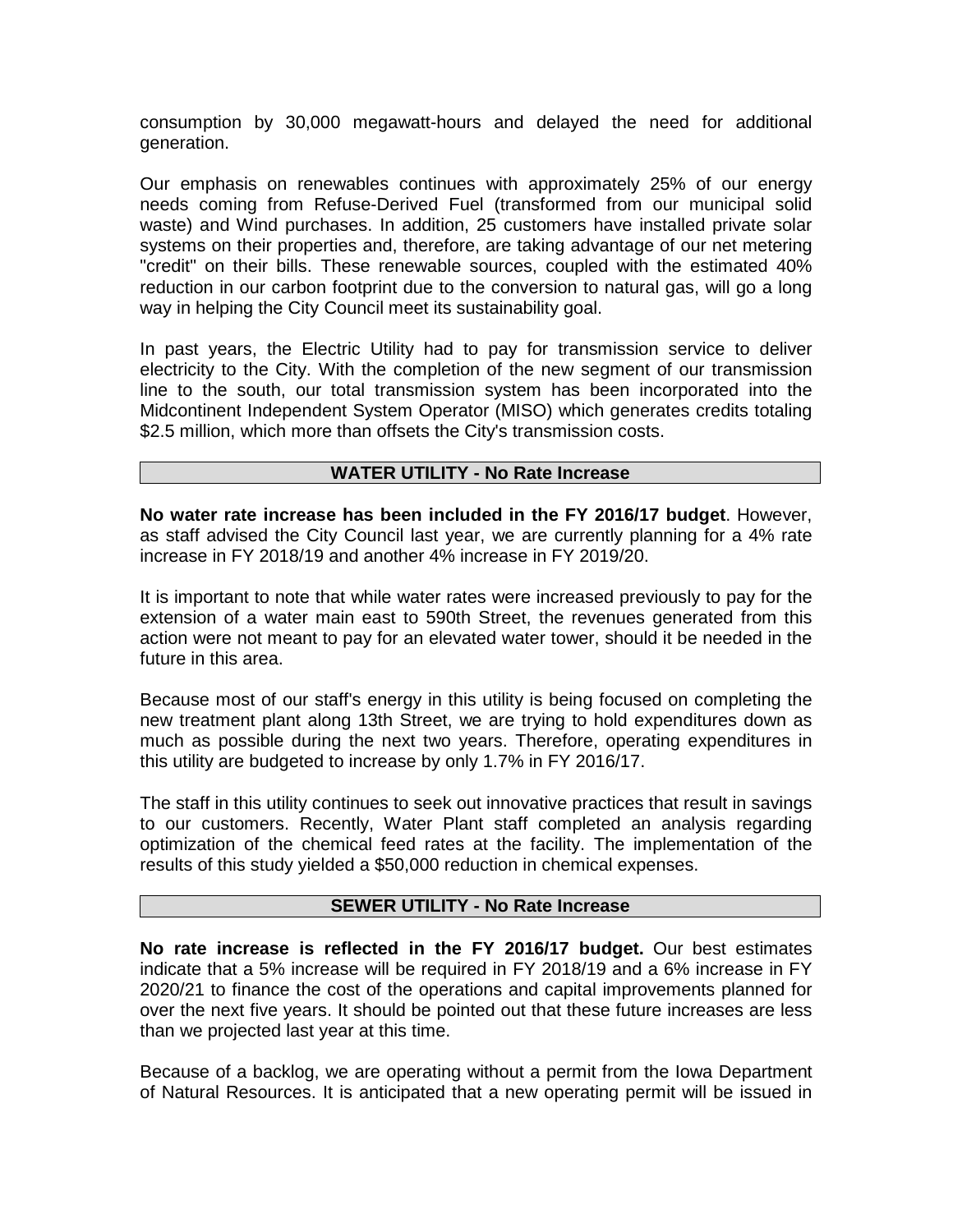the spring of 2016. When the permit is ultimately issued, we expect a requirement to perform a study to determine the most effective way for the facility to achieve the goals of the Iowa Nutrient Reduction Strategy. I can assure you that an evaluation of creative alternatives beyond simply constructing a \$35 million plant modification will be an emphasis of our study.

The staff has been continuing to communicate with customers who will be required to comply with the new Fats, Oils, and Grease (FOG) program. The first charges to those customers who fail to meet the program requirements will begin in FY 2016/17.

# **RESOURCE RECOVERY - No Increase in Per Capita or Tipping Fees**

Twelve partner communities, along with Iowa State University and Story County, are committed to the sustainable and environmentally sound disposal of municipal solid waste as members of our Resource Recovery System by transforming our waste to energy in our Power Plant and recycling the glass and metals that are collected in our system.

There are two major sources of revenue which help us cover the expenses in this utility: per capita charges and tipping fees. **Because of the dedication of a very creative team of employees at the Resource Recovery Plant, the per capita charge to all partners in the system will remain at \$9.10 in FY 2016/17. The City's portion of this subsidy is reflected in the General Levy, where \$452,862 has been allocated for this operation.** 

**The tipping fee charged to garbage haulers (\$52.75/ton), cars and passenger vans (\$8.00), and pickups and vehicles with trailers (\$22.00), will remain the same as they were when last adjusted with a decrease in FY 2013/14. It should be noted that our five-year economic projections indicate the need to increase the per capita charge and tipping fees prior to FY 2018/19.**

In accordance with our commitment to continuous improvement, a team comprised of Resource Recovery staff, Electric Services staff, Boone County, Iowa State University, and private garbage haulers has been working with a consultant utilizing the LEAN manufacturing principles to improve our overall waste disposal process.

The City secured a grant from the Iowa Department of Natural Resources to perform a waste characterization study to identify the types of materials that are being disposed of at our Resource Recovery Plant and to identify alternative ways to divert certain materials (e.g. organics and household improvement wastes) from the landfill.

With the conversion to a gas-fired Power Plant, a new formula is needed to establish the price of the RDF that is sold by the Resource Recovery system to the Electric Utility. The FY 2016/17 budget assumes the existing formula will be maintained in order for the staff members from both utilities to have a year to observe the gas operation in place before making final decisions regarding a new formula.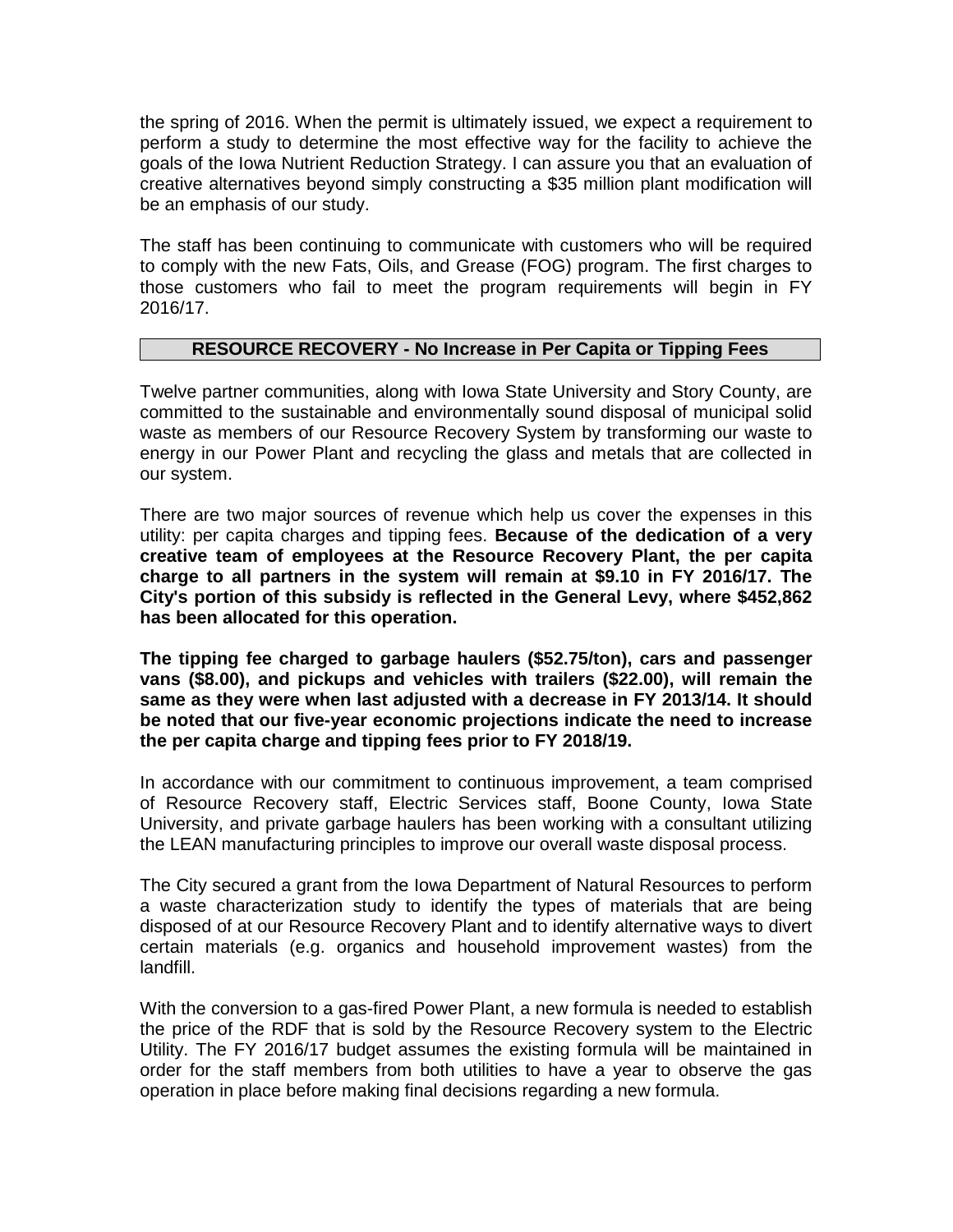### **STORM WATER UTILITY \$ 1.25/month Increase For Tier 1 Fee \$ 2.50/month Increase For Tier 2 Fee \$ 3.75/month Increase For Tier 3 Fee \$11.20/month Increase For Tier 4 Fee**

The growth and associated development in our community has resulted in an expanding amount of impervious land, which has necessitated an increase in operating and capital improvement expenditures. This increased investment in repairs to our Storm Water System will help accomplish a previous goal of the City Council to mitigate overland flooding.

**In order to meet demand for improvements to our Storm Water System, a substantial Storm Water fee increase is needed to finance proposed projects. The City Council could choose to increase this fee over a two year period. However, given the fact that no other rate increase is planned in FY 2016/17 for any of our other four utilities, it would seem preferable to implement the total Storm Sewer Utility fee increase in one year.**

# **LAW ENFORCEMENT**

Funding for agencies that provide mental health services has decreased significantly throughout the nation over the past years. As a result, interactions between those with mental health/behavioral problems and our dispatchers, officers, and detectives have risen dramatically over time. In order to keep pace with this increasing demand for service, the FY 2016/17 budget increases the part-time Mental Health Advocate to a .75 FTE position. This person helps connect citizens with treatment needs to the appropriate service providers. Because this position was budgeted as less than a .5 FTE, it was not previously reflected in our FTE totals.

The FY 2016/17 budget appropriates funding for an additional Police Officer position. **The new position will be assigned to the afternoon patrol shift (3:00 p.m. to 11:00 p.m.) in order to assist in the handling of peak service call volumes that occur during these hours.**

Like other law enforcement agencies through the country, we are planning to obtain body cameras for our officers. To accomplish this objective, \$64,000 has been added in the FY 2015/16 Adjusted Budget to purchase the units. The cost of this new venture requires an additional \$25,000 for data storage and replacement funding. An additional .25 FTE Records Clerk position to code, classify, and reproduce the data that will be accumulated from the cameras is also needed. These latter costs are reflected in FY 2016/17. It is important to emphasize that, while the funds have been included in the budget, the cameras will not be purchased until an acceptable policy for the use of the new system has been approved by the City Council. The staff understands that more detailed discussions must be held before this happens.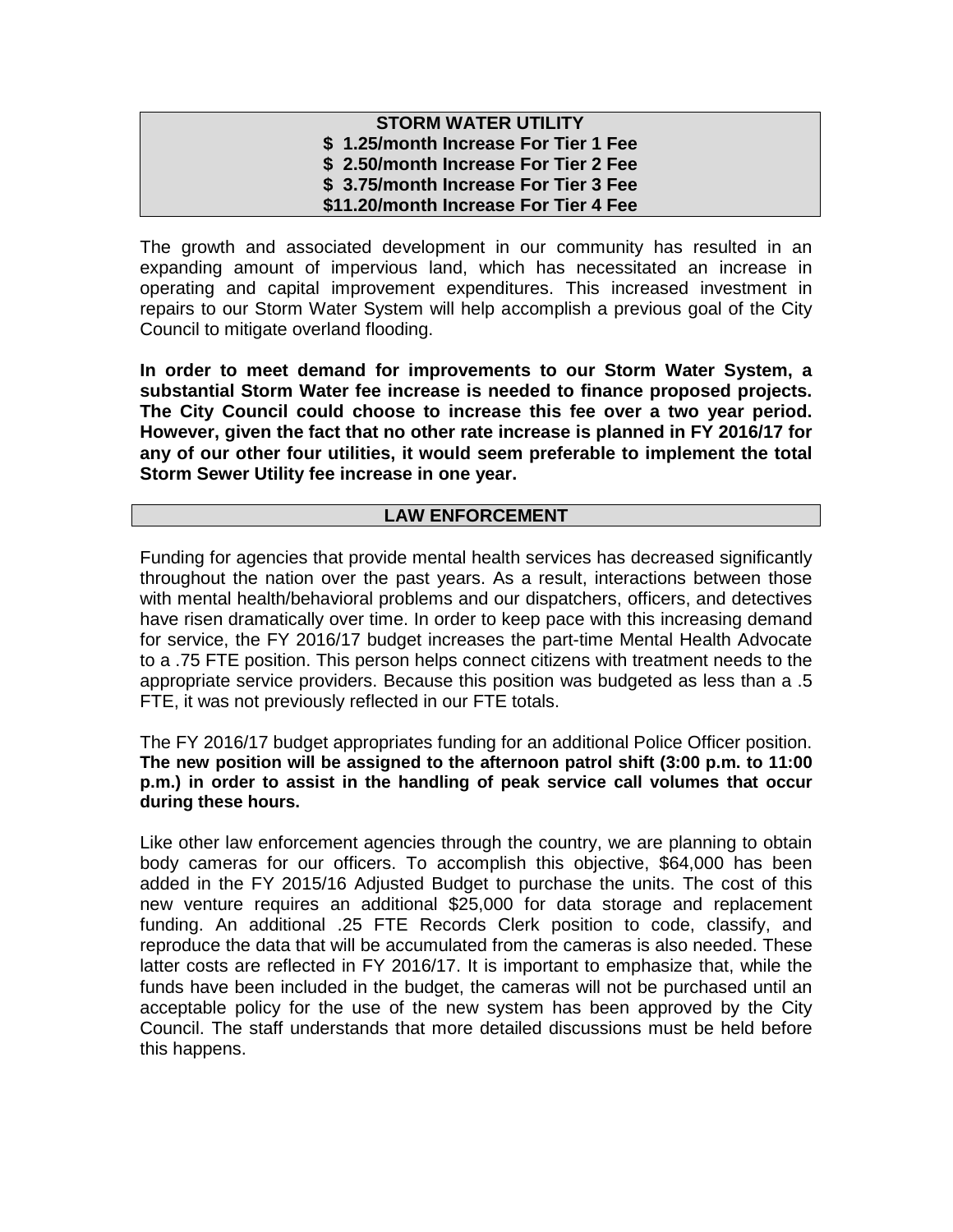### **FIRE SAFETY**

An additional Firefighter position has been added in FY 2016/17 in order to fill shortterm vacancies caused by injury, retirements, and resignations across all three shifts. This addition will be somewhat offset by a reduction in overtime costs.

In addition, a new Training Officer position is being introduced in the FY 2016/17 budget. This position will provide up-to-date EMS and fire training/certifications for our firefighters, assist in incident command during emergencies, and serve as the Safety Officer during structure fires and other emergencies.

This position will be very beneficial since the Iowa Fire Service Training Bureau's recruit academies are scheduled inconsistently, making it difficult to ensure that uncertified recruits are prepared to contribute to community safety immediately. In the past we have attempted to hire retired fire trainers to perform some of these functions. However, it has been difficult to assure that this type of person will be available when we need them. The cost of this new position will be offset somewhat by the elimination of the cost to hire outside professional services.

# **COMMUNITY CENTER, AUDITORIUM, BANDSHELL**

The activity reflects an increase from a .5 FTE to 1.0 FTE in FY 2016/17. This addition will enable this position to take over the supervision of the Community Center temporary employees, which is currently handled by the Department administrative staff; more aggressively pursue revenue-producing shows in the Auditorium and Bandshell; and properly train the part-time staff in order to increase the level of customer service.

# **LIBRARY SERVICES**

You will note that the costs for contractual services have been increased significantly from the previous years. This increase is due to the higher than expected utility costs and building-related service contracts that were originally projected from the efficiencies to be gained from new construction.

A new initiative reflected in both the FY 2015/16 and FY 2016/17 budgets is the addition of four interns to focus on event/program promotions, video production, youth services, and information technology.

#### **STREET SYSTEM MAINTENANCE**

New annexations have resulted in additional street miles to be maintained. It has reached the point where the workload demand has outpaced the capacity of the existing workforce. Therefore, two additional Maintenance Worker positions have been added to the FY 2016/17 budget. These additional positions will be split 75% in the Street System Maintenance activity and 25% in the Snow and Ice Control activity.